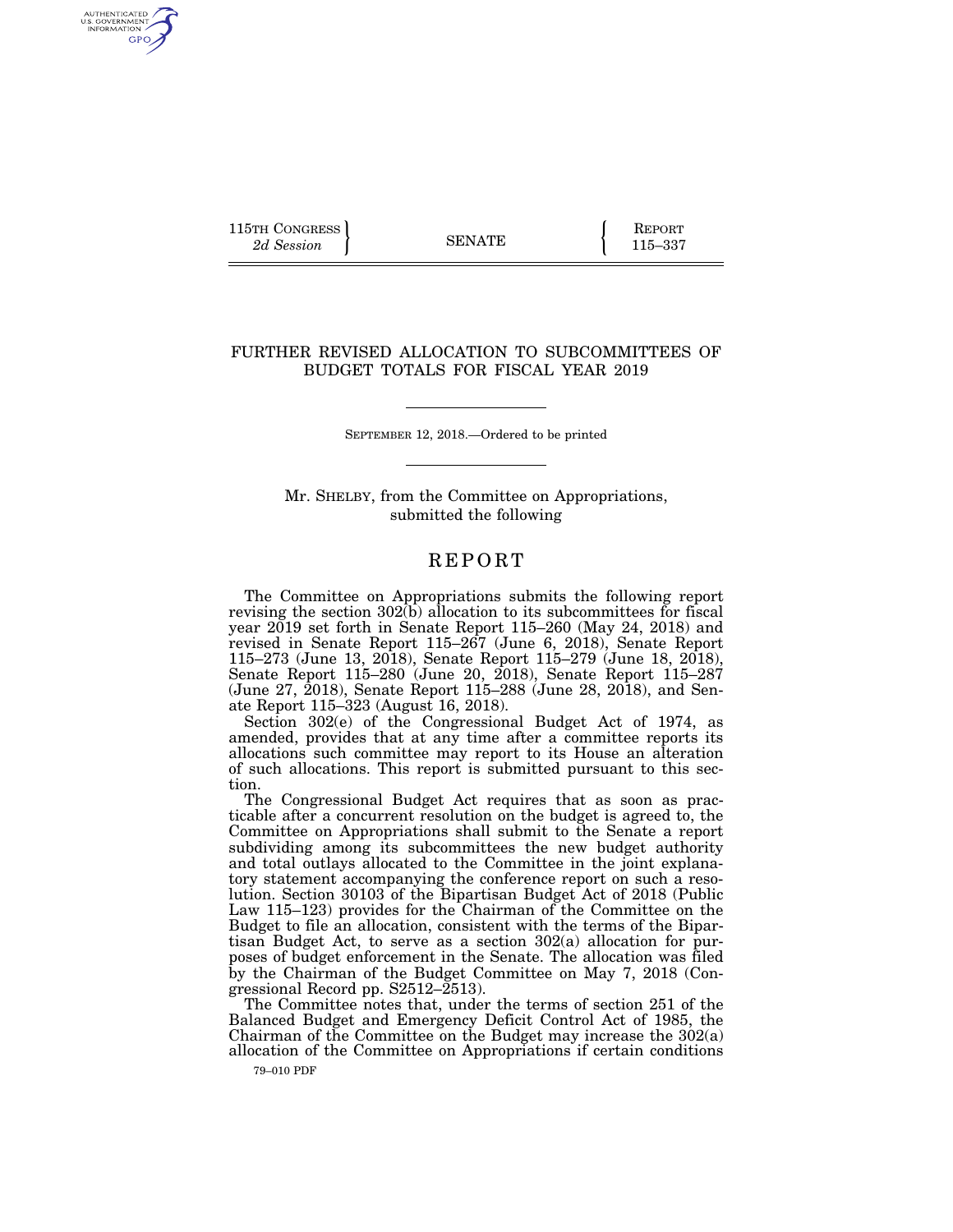relating to funding of specific programs are met. These provisions address such programs as: costs of emergencies (sec. such programs as: costs of emergencies (sec.  $251(b)(2)(A)(i)$ ; costs of overseas contingency operations (sec.  $251(b)(2)(A)(ii)$ ; continuing disability reviews and redeterminations (sec.  $251(b)(2)(B)$ ); healthcare fraud and abuse control (sec.  $251(b)(2)(C)$ ; reemployment services and eligibility assessments (sec. 251(b)(2)(E)); and disaster funding (sec. 251(b)(2)(D)).

On May 24, 2018, the Committee on Appropriations filed an initial allocation to its subcommittees pursuant to its section 302(a) allocation.

On June 18, 2018, the Committee on the Budget filed a revised 302(a) allocation for the Committee (Congressional Record pp. S3978–3979) reflecting permissible increases in the fiscal year 2019 discretionary allocation. These reflect an increase of \$921,000,000 in security budget authority currently designated for overseas contingency operations/global war on terrorism, plus associated outlays.

On August 16, 2018, the Committee on the Budget filed a revised 302(a) allocation for the Committee (Congressional Record pp. S5689–5690) reflecting permissible increases in the fiscal year 2019 discretionary allocation. These reflect an increase of \$67,914,000,000 in security budget authority currently designated for overseas contingency operations/global war on terrorism, plus associated outlays, and an increase of \$1,897,000,000 in nonsecurity budget authority provided for continuing disability reviews and redeterminations, for healthcare fraud and abuse control, and for reemployment services and eligibility assessments, plus associated outlays.

On September 12, 2018, the Committee on the Budget filed a statement affirming that the June 18, 2018 adjustment to security budget authority for overseas contingency operations/global war on terrorism, plus associated outlays, required no further budgetary adjustment at this time since spending was still appropriately designated and consistent with the previously filed levels.

The further revised allocations to subcommittees for 2019 are set forth below: